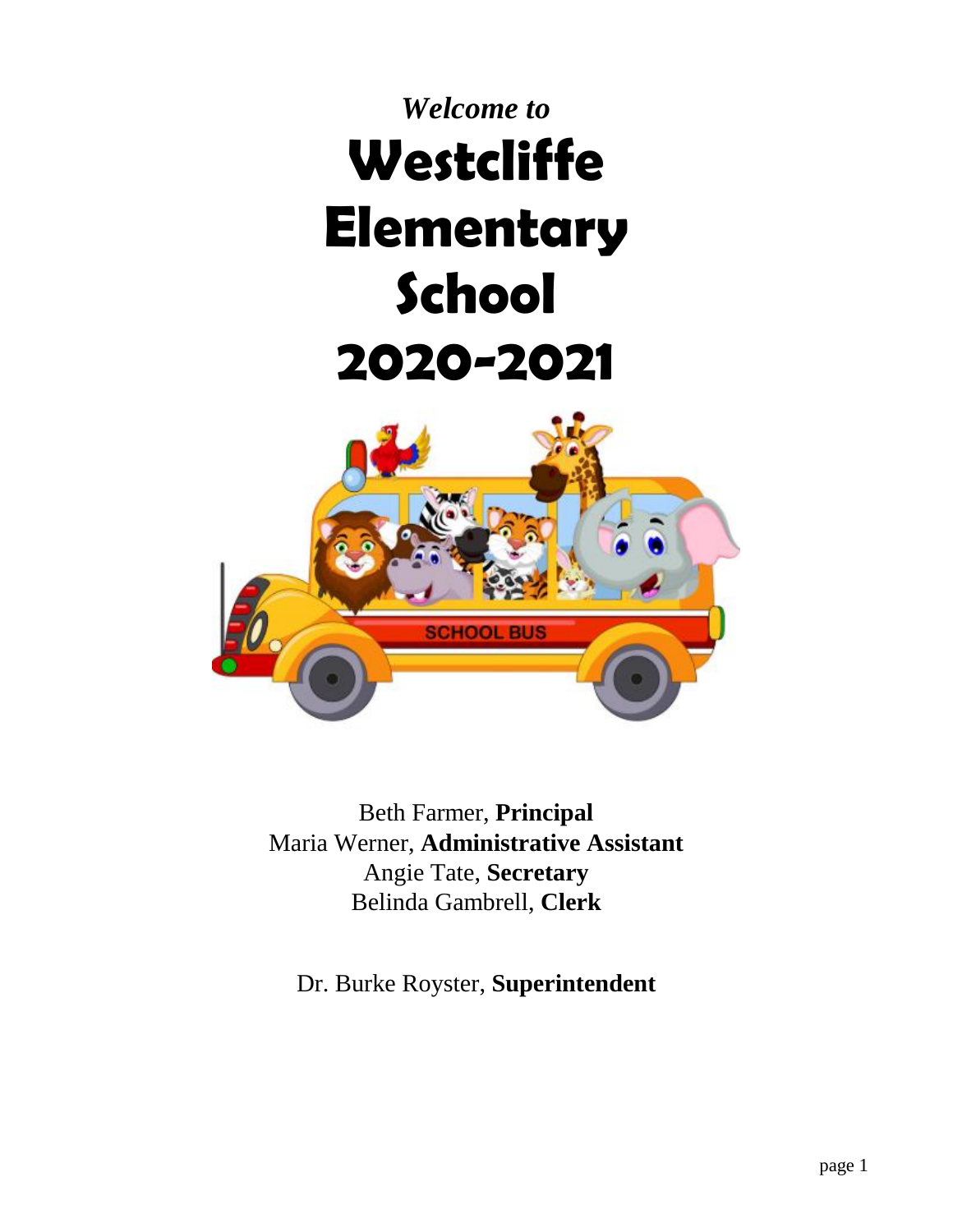

 *Westcliffe: Learning Today, Leading Tomorrow*

*Dear Westcliffe Wildcat Parents/Guardians,*

 *On behalf of our teachers and staff, Welcome to Westcliffe Elementary for the 2020-2021 school year! This Student-Parent Handbook has been prepared for you so that you will have a source of information regarding our school's policies, procedures, and services. Please take a few minutes to read it and keep if for future reference.*

 *Westcliffe's Mission is to meet the total educational needs of each student. Our faculty and staff are committed to this mission and to providing a strong instructional program which builds on the strength of each child. Our goal is for all children to be happy and successful learners. We celebrate and applaud the help and involvement of our parents, guardians, and community as we partner to fulfill this mission.*

 *Thank you for joining us to help make sure all of our Westcliffe Wildcats accomplish their academic and personal goals. We look forward to another successful year as we work together in providing the best educational program possible for our students.*

If I can be of service to you in any way, please do not hesitate to contact me. I *look forward to working with all of our students and parents throughout the year.*

*Sincerely, Beth Farmer Principal*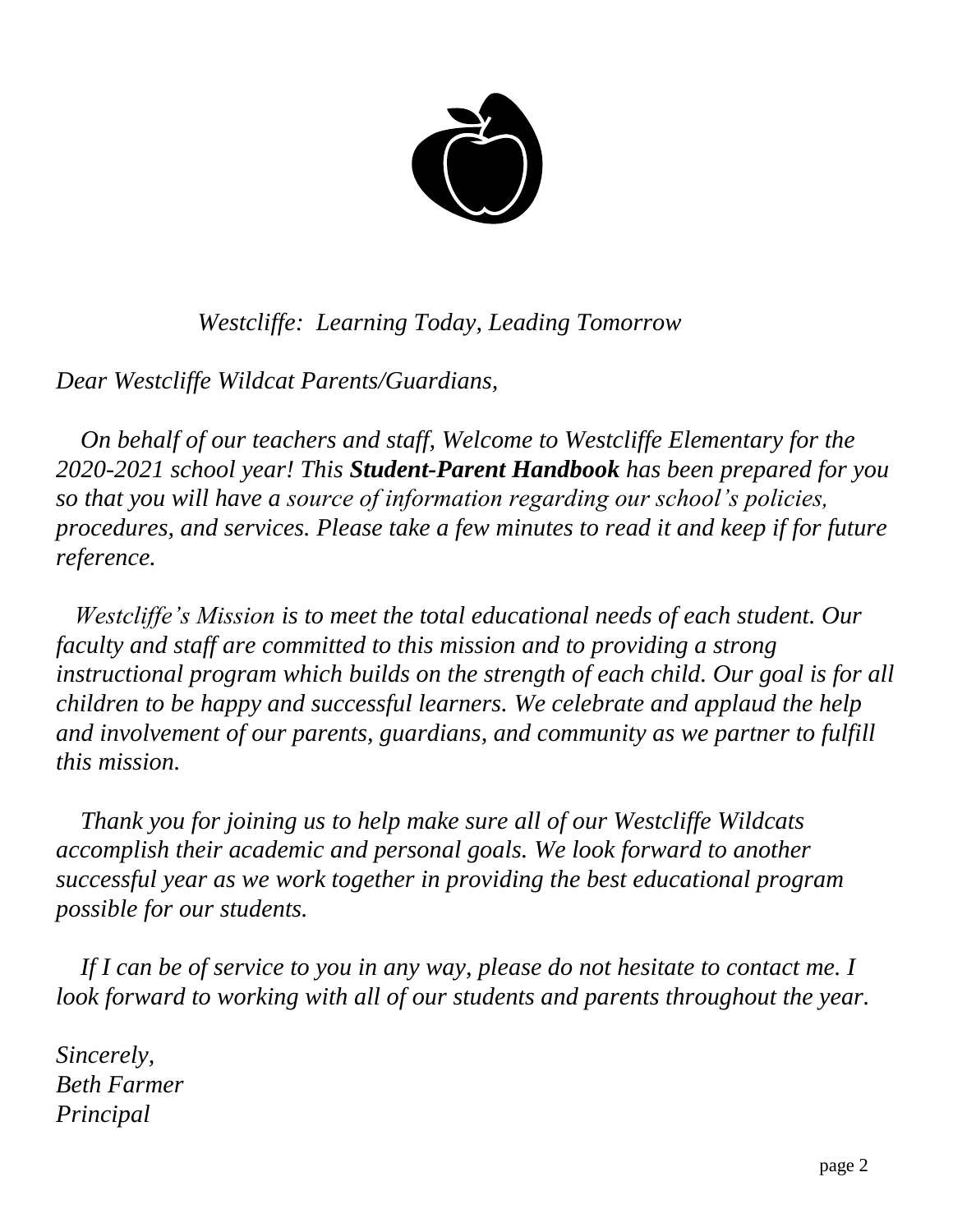# **School Policies & Procedures**

## **Legal Custody**

If you have legal custody of your child and you DO NOT want anyone else picking up your child, you must inform the office. A copy of the Court Order must be brought to the office and filed before we can deny a biological parent from taking his or her child from school. Please inform the office in writing that you are the only one to pick up this child.

## **Address Change**

It is important that we have your current address and phone number on file at all times. This information is especially important in case of an emergency. Please notify the school office immediately upon changing your address or phone number (home or work).



## **Student Withdrawal from Westcliffe**

If a child's family changes residence outside the Westcliffe attendance area, it will be necessary to withdraw the child from school and enroll the child in the school which is in the appropriate attendance area. All textbooks and library books are to be returned to school. Any fees owed to Westcliffe must be paid before the transfer can be complete. Also, the parent should sign a "Release of Permanent Records" so that there will be no delay in sending the permanent records.

# **COVID-19 Return to School Information**

Please visit the link below for information and resources regarding Greenville County Schools Return to School Plan and COVID-19 policies.

#### <https://www.greenville.k12.sc.us/Parents/main.asp?titleid=returntoschool>

**Please screen students for one (1) the following COVID symptoms before bringing them to**  school: Fever (100.4 or greater), shortness of breath or difficulty breathing, loss of taste or smell, new or worsening cough.

**Please screen students for any two (2) of the following symptoms before bringing them to school:** Sore throat, muscle or body aches, chills, fatigue, headache, congestion or runny nose, diarrhea, nausea or vomiting.

page 3 Student should not have been diagnosed with COVID-19 within the past 14 days, or living with someone recovering from COVID-19, or exposed to someone who tested positive for COVID-19 within the past 14 days (within 6 feet for greater than 15 minutes with or without a mask).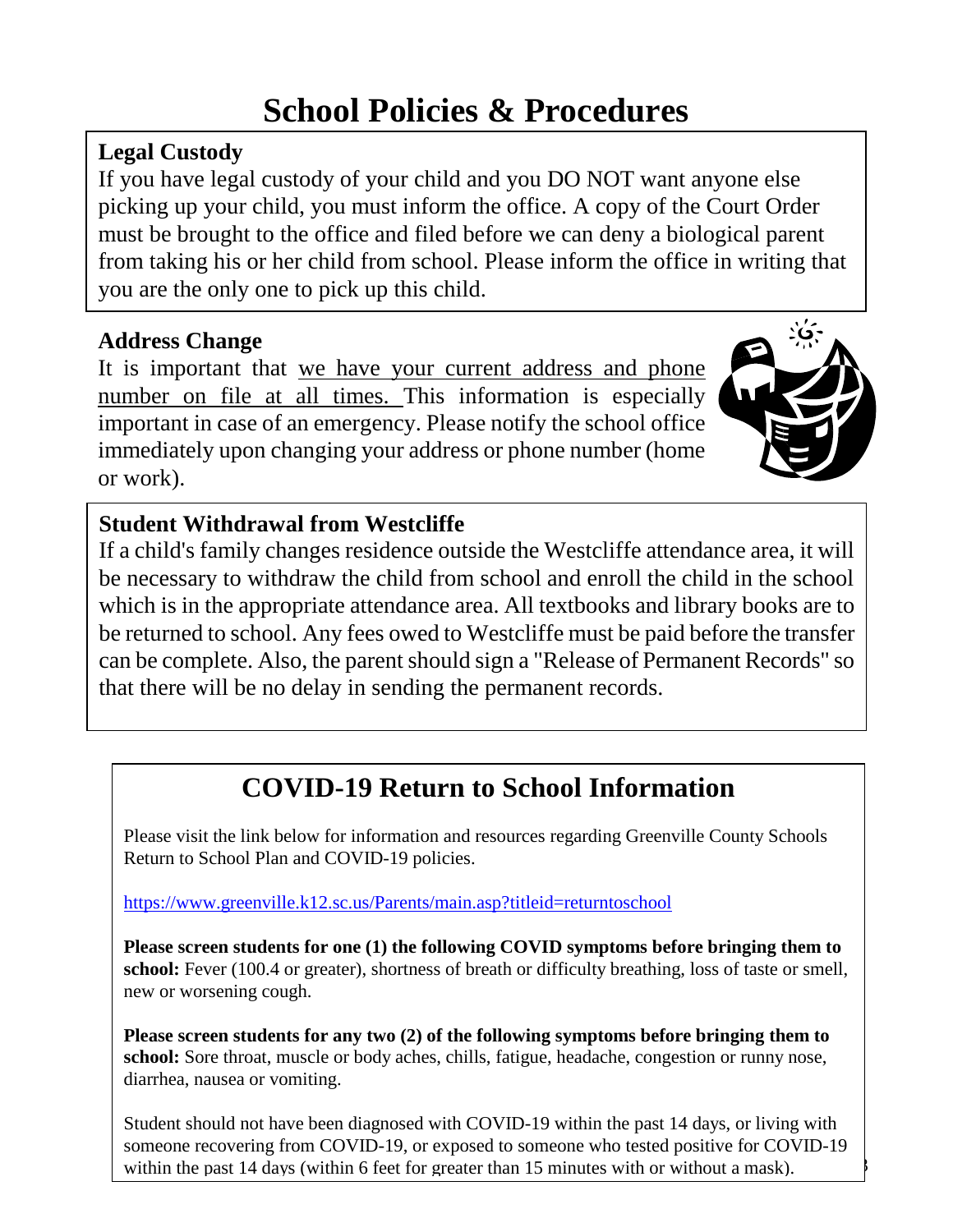

# **DAILY SCHEDULE**

| <b>7:00 a.m.</b> School opens to students |
|-------------------------------------------|
| 7:00-7:30 a.m. Breakfast is served        |
| 7:30 a.m. Teachers' work day begins.      |
| Students go to classrooms.                |
| <b>7:45 a.m.</b> The school day begins.   |
| Students are considered                   |
| <i>tardy</i> if they are not              |
| <i>in class</i> by this time.             |
| 2:15 p.m. Dismissal begins                |
| 2:30 p.m. All car riders must be          |
| picked up by this time.                   |
| 2:30 p.m. End of teacher work day         |
| 3:45 p.m. School Closed.                  |
|                                           |

 If students arrive before 7:00 a.m. and are not eating breakfast, they are to go to their morning areas to be supervised by the teacher in charge. Teachers will be in class to receive students by 7:30a.m. **Breakfast is served from 7:00 – 7:30.** 



**Parents or Anyone picking up a student must have the Tag Number for the student. Anyone without a Tag must come into the office with ID to pick up any student.** 

*PLEASE DO NOT TO USE CELL PHONES While Picking Up Students. Drive slowly and cautiously during school arrivals and departures.*

#### **MORNING ARRIVALS**:

**No car riders are to be dropped off and left unattended in front before 7: 00. Doors to the school do not open for car riders and walkers until 7:00.**

#### **AFTERNOON DEPARTURES**:

**ALL students are dismissed from their classrooms. Car Tag numbers appear on the board and they come to the front to line up and go outside to their cars. Parents please help children learn their tag number. PARENTS ARE TO STAY IN THE CAR LINE. This helps us safely load children.**

**Beginning at 2:45, all parents must come inside to the office with your child's Tag Number or ID to sign out children.**

## **TRANSPORTATION CHANGE**

Please call the school office at 355-0300 *before* 1:00 p.m. should you need to make a change in student transportation. Be sure to call daycares to notify them of any changes. Remember to send your child's teacher a *written* note about such changes. All notes must state student's first and last name and teacher's name.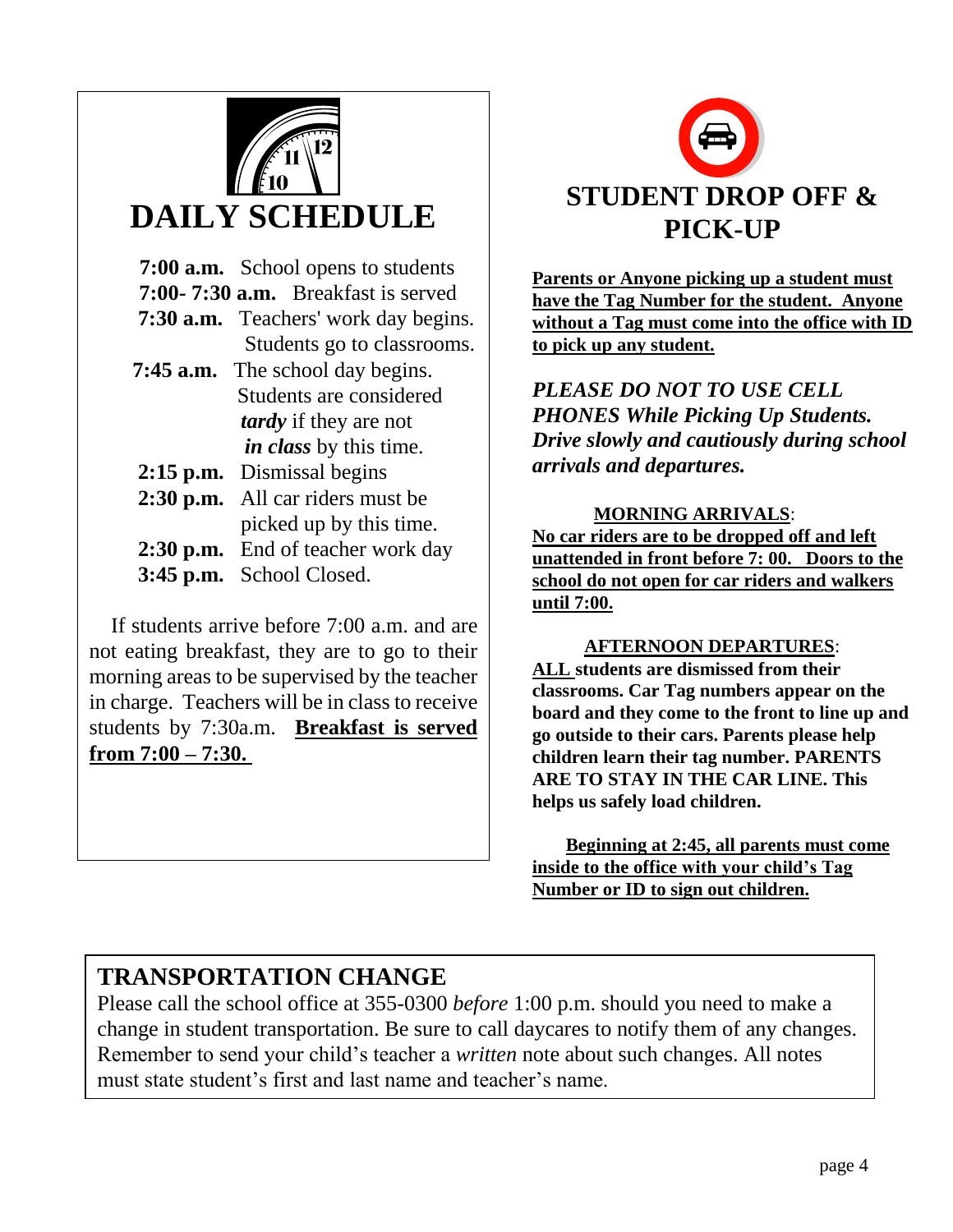

## **MONEY SENT TO SCHOOL**

Children are discouraged from bringing money to school except for specific purposes. Neither the teacher nor the school can be held responsible when money or personal items are lost or exchanged. Please remind students they are not to exchange money or items with each other. Money should be sent in an envelope or zip-loc bag with the student's name and purpose for the money clearly written on the outside.



## **LOST AND FOUND**

To help minimize lost articles, make sure students' names are on all clothing items such as jackets, sweaters, coats, scarves, hats, gloves, and lunchboxes. Children should be reminded to check the lostand-found containers for missing items. Any money found on school grounds should be turned in to the office.



## **TEXTBOOKS**

Students will have textbooks assigned to them by their teacher. Pupils are responsible for keeping their books in good condition. Pupils losing or damaging a book (textbook or library) shall be required to pay for such books. Textbooks serve as the major resource for concepts and skills taught by the classroom teacher. Students are permitted to take their texts home, but must be responsible for their care and return to school.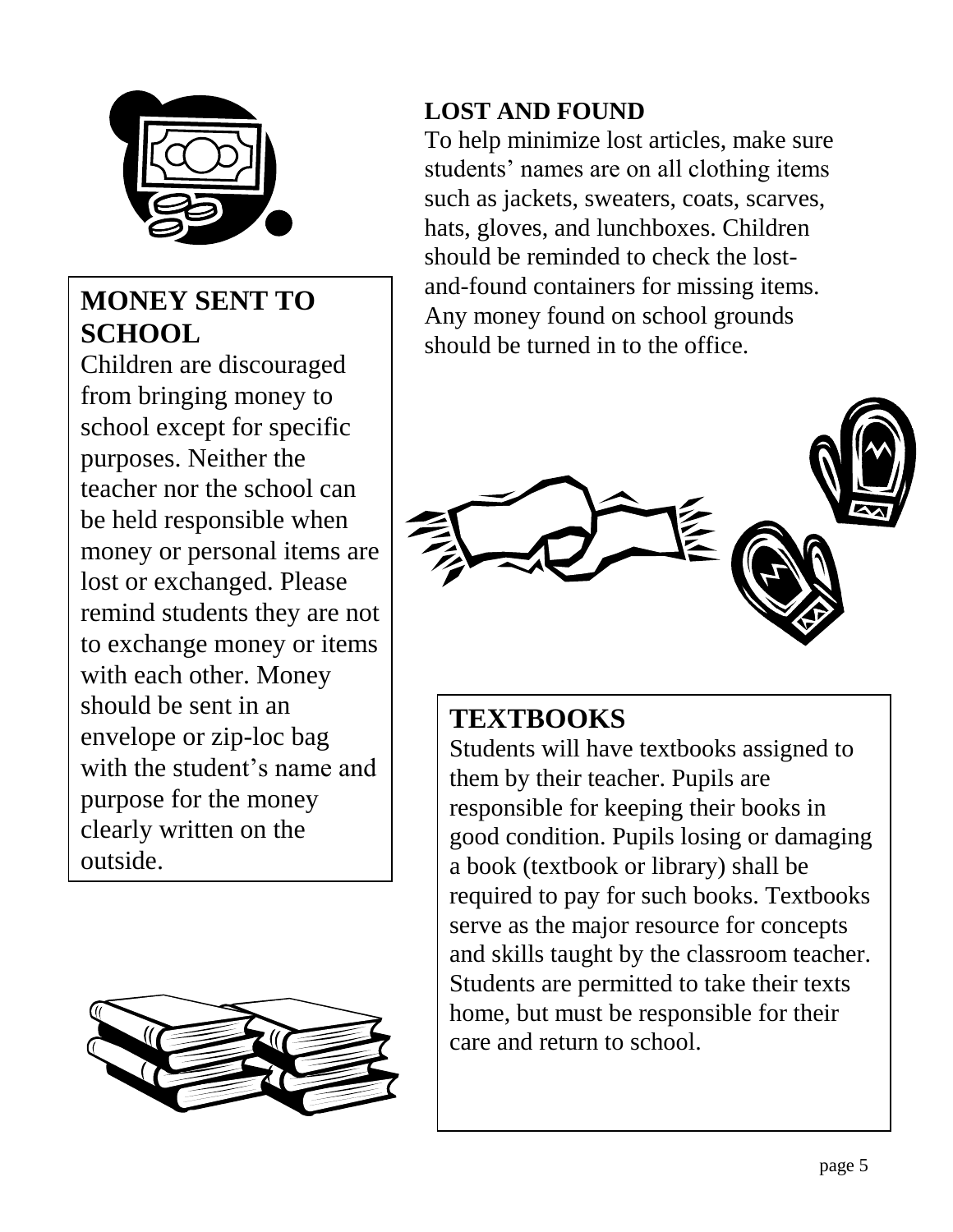

# **Safety & Discipline**

## **STUDENT BOOK BAGS**

BOOK BAGS ON ROLLERS *are not* permitted unless a medical note from the child's doctor stating why one is needed.

## **DRESS CODE**

The primary objective of Greenville County Schools is to provide a World-Class instructional program and learning opportunity for every student. The personal appearance of every student is an important component of establishing a safe environment for optimal learning and respect for one another. Students are expected to dress in an appropriate manner while on school district property or representing the school. Personal appearance shall be such that it does not disrupt student work or school order, become distractive to other students, or violate health and safety guidelines. The following minimum standards apply throughout Greenville County Schools and will be vigorously enforced. Principals may make additions to these standards.

- Student dress and grooming must be neat and clean.
- Middle and High Schools-Shirts/Blouses should be tucked in unless designed to be worn outside the pants/skirt. At no time should the student's midriff be visible while standing, sitting, or participating in normal school activities, e.g., raising hand.
- Clothing that inappropriately exposes body parts is not permitted, including: low-cut shirts, tank tops, spaghetti strap tops, halter tops, and vests or see-through or mesh garments worn without shirts. Shoulder straps must be at least three inches wide. Bra straps and bra sides must not be visible.
- Students shall not dress in such a way that partially or totally exposes underclothing.
- Trousers/slacks/shorts must be worn at waist level. Excessively baggy trousers and clothing are not permitted. Clothing may not drag the floor.
- Skirts should fit and be in good taste and not be shorter than mid-thigh.
- Shorts may be worn, however, they must be properly fitted and in good taste and may not be shorter than mid-thigh. Biker shorts or athletic shorts of any kind are not permitted.
- Hats, sunglasses, hair curlers, skullies, or do-rags may not be worn.
- Shoes or sandals must be worn. Flip-flops (shower type shoes) are not permitted.
- Clothing or jewelry is not permitted that displays profanity, suggestive phrases, alcohol, tobacco, drug advertisements, or other inappropriate phrases or symbols.
- **Hair of non- human color is not permitted.**
- Extraneous articles hanging from clothing such as chains are not permitted.
- **Facial jewelry is permitted to be worn only on the ears.**

As posted to Greenville School District's website: <http://www.greenville.k12.sc.us/gcsd/depts/admin/policy/code3.asp>

**NOTE:** Students need to adhere to the guidelines for dress code. Parents will be called to come bring clothes or belts to their children if these articles are needed. No student will remain at school if District Policy is not followed. After three warnings, a *referral* will be written for dress code violations. *Girls need their skirts and shorts to come to the tips of their fingers when their hands are held by their sides while standing. Any shorter clothing will result in parents being called to bring some appropriate clothing or to take the student home. Boys are not to wear sagging and bagging pants at any time.*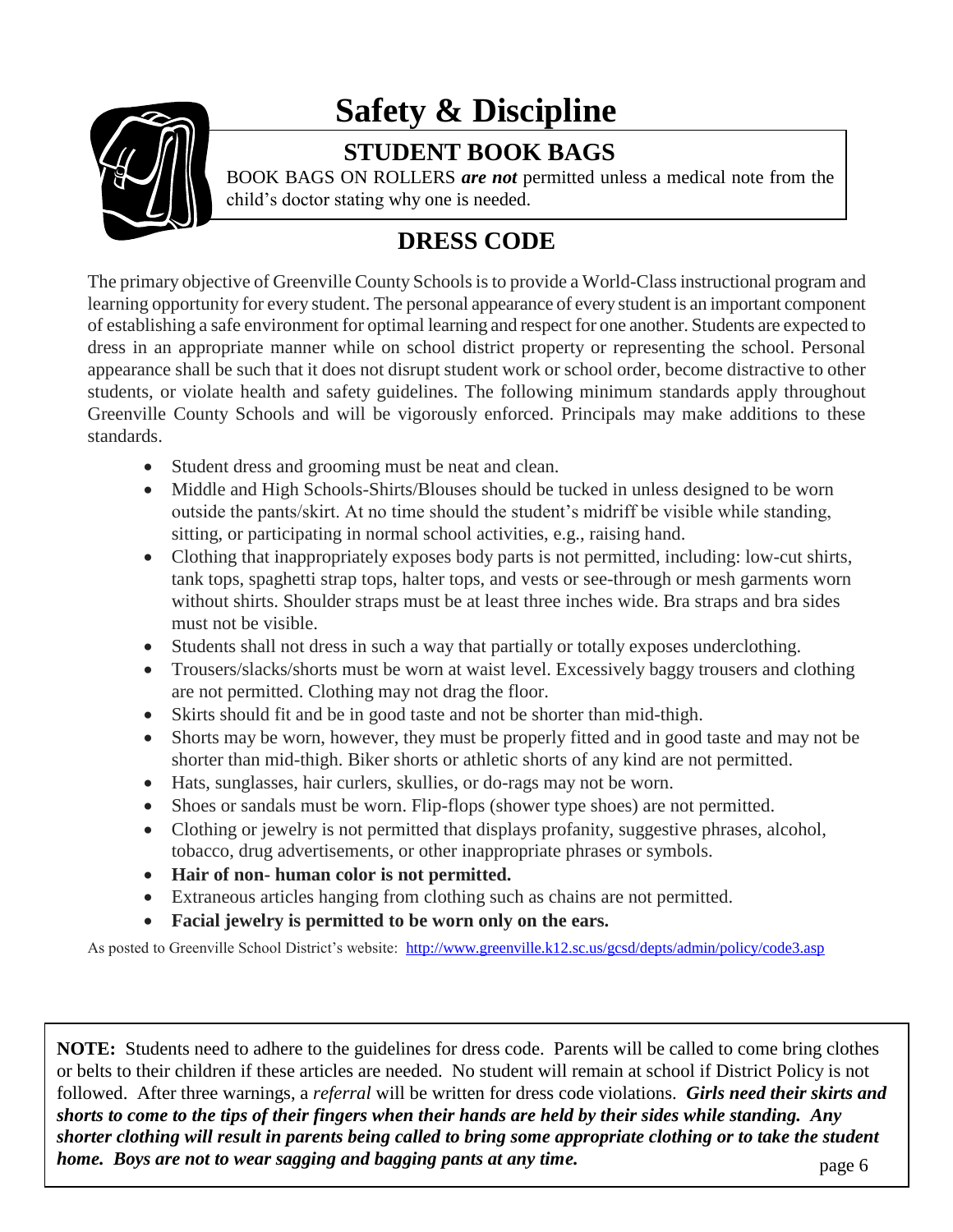## **DISCIPLINE**

Westcliffe supports an environment for learning and student achievement. All learners are responsible and accountable for their behavior. Most discipline problems should be handled between the teacher, student, and parent. While discipline is an individual matter, the School District and the staff at Westcliffe are committed to the principle that disorderly and disruptive behavior shall not be permitted to interfere with the right of other students to pursue an education. All students will be expected to conduct themselves at all times in a manner that will be in the best interest of the school and the students.

Every reasonable effort will be made to keep students within the school's sphere of influence. Actions that could lead to suspension or expulsion include stealing, obscene or profane language or gestures, fighting, disobedience, striking staff members or other students, blackmail or threats, disrespect to staff members, possession of weapons, cutting classes, destruction of property, violation of bus rules and policies. **Students who fight will be suspended. If a student is being bothered by another student(s), he/she should report this to their teacher at once before the problem erupts into a fight.** Students who bring weapons (guns, brass knuckles, blackjacks, stars, razors, box cutters, pocketknife, etc.) to school will be immediately suspended from school and referred to the District Office for disciplinary action. The sale, possession, consumption, or being under the influence of illegal drugs, alcoholic beverages, or toxic substances will result in recommendation for expulsion to the District Office.

A copy of the Disciplinary Code of the School District of Greenville County can be found by a link from the district's website. Discipline policies included in this publication are based on information at the time of printing. District discipline policies are outlined in *Parent Express*, the Greenville County Schools' parent newsletter, and published to the district's website.

## **Greenville County Schools Website**

Please visit the Greenville County Schools website for additional information regarding academics, parent and student resources, and other district policies.

<https://www.greenville.k12.sc.us/>



 $\overline{a}$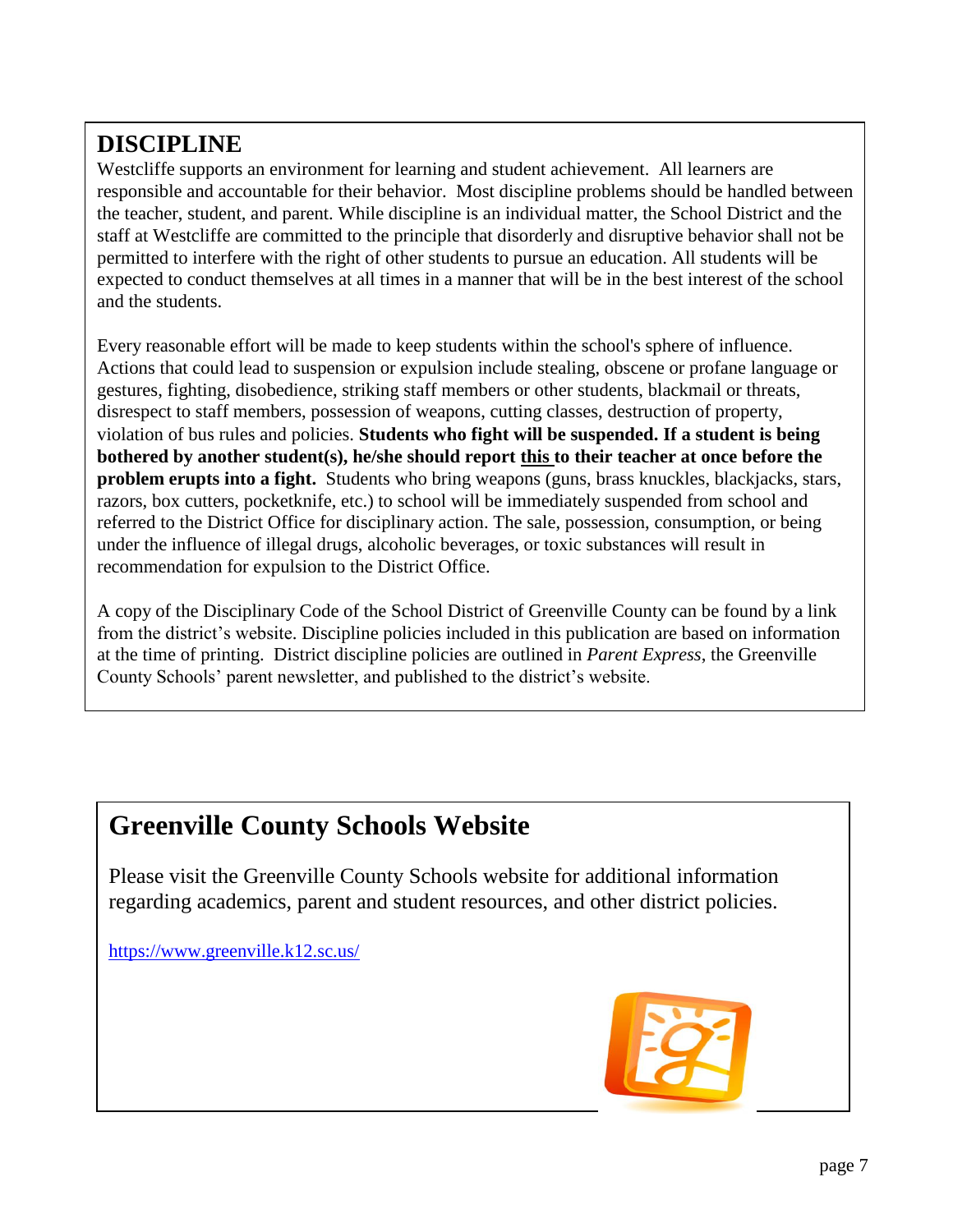## **GENERAL RULES**

- 1. Respect is mutual. Treat others as you want to be treated.
- 2. All students have a right to learn without disruption or interference from other students.
- 3. **Toys and other personal property** such as electronic devices, skateboards, sports equipment, trading cards, etc., **are NOT ALLOWED at school.** The selling or trading of such items is prohibited at school.
- **4. Bullying of any kind will** *not* **be tolerated anywhere at school, at any bus stop, or while walking to or from school. Incidents of bullying should be report to a teacher or administrator immediately.**
- **5. Students who fight will be sent home regardless of who started the fight. Students are encouraged to tell someone if another student is trying to start a confrontation that could lead to physical contact.**
- 6. Fire and other safety drills are to be respected. They are to help students and faculty to be prepared to take appropriate action should an emergency situation arise. All students should remain quiet and follow the instructions of the teacher during any drills.
- 7. Report all accidents to the office or your teacher immediately.
- 8. Chewing gum is *not* allowed at school.
- 9. Help keep our school campus clean.

# **ATTENDANCE**

## **STUDENTS MUST BE IN SCHOOL FOR 3 Hours for THE DAY TO COUNT TOWARD ATTENDANCE FOR THE DAY. VIRTUAL/ ELEARNING STUDENTS MUST LOG IN EACH DAY TO RECEIVE ATTENDANCE CREDIT.**

## **GENERAL ATTENDANCE GUIDELINES**

- 1. **The school is NOT OPEN to car riders and walkers BEFORE 7:00 a.m.**
- 2. Students arriving between 7:00 and 7:30 a.m. must go to their morning assigned area for supervision or to the cafeteria to eat breakfast.
- 3. Classroom instruction begins promptly at 7:45 a.m. Students arriving after 7:45 are considered tardy. Parents are asked to plan for traffic and other problems so that your student will be on time. **Students arriving after 7:45 a.m. must be accompanied by a parent or guardian to sign them in.**
- 4. Early dismissal from school is only to be requested when absolutely necessary and requires a note from the legal guardian. **NO EARLY DISMISSAL AFTER 1:45.**
- 5. School is dismissed at 2:15 p.m. Parents of cars riders are asked to make to pick-up their student on time. Please follow the directions for afternoon dismissal in this Westcliffe Handbook.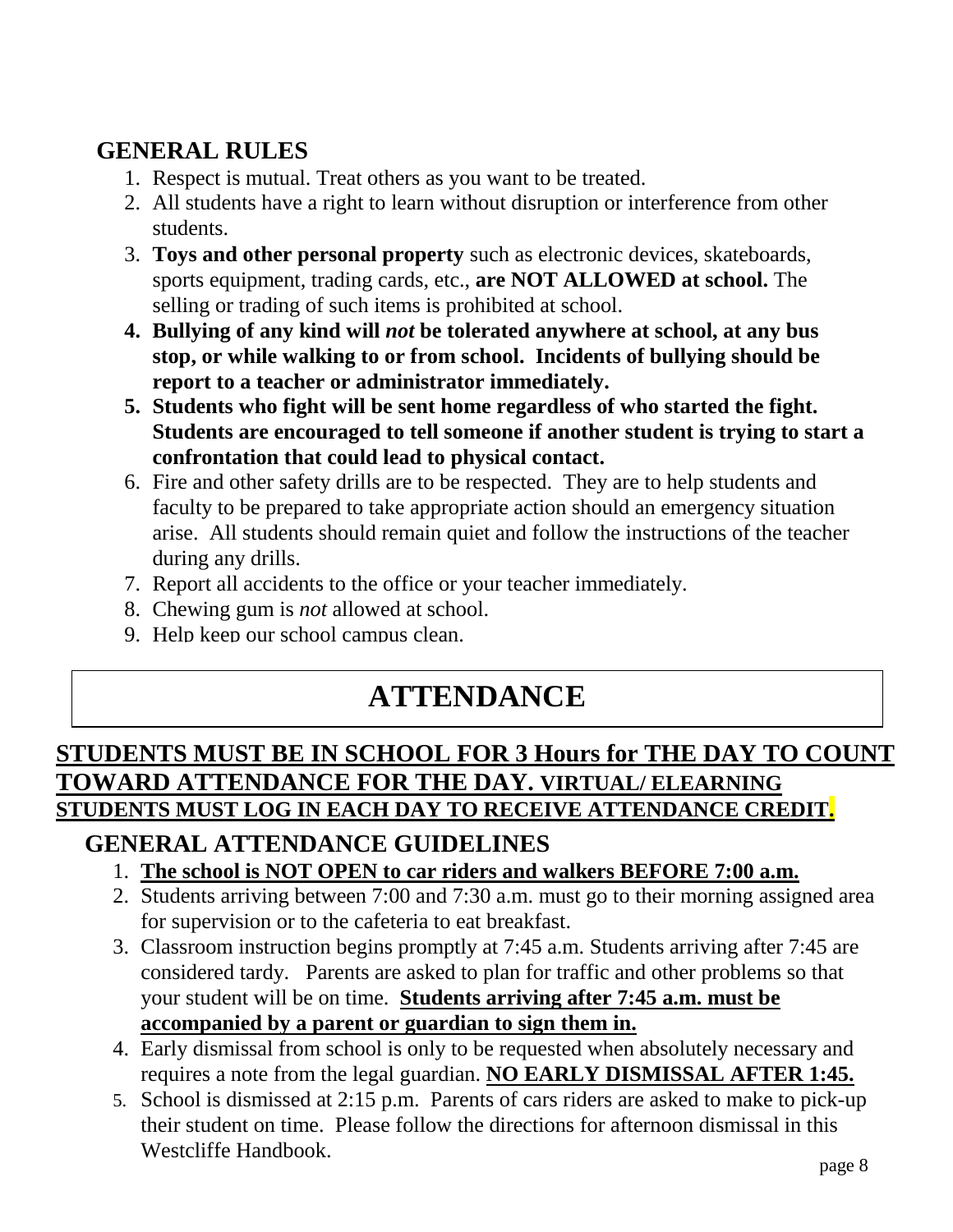

## **TARDIES**

School begins promptly at 7:45. Help your child to be on time. When a child is late, **parents must come into the office to sign the child in. \*Students who attend Westcliffe on Special Permission and who are continuously late will be denied permission to attend Westcliffe. Westcliffe's Social Worker will be in contact with parents whose child/children are constantly tardy and/or have more than 10 unexcused absences.** 

## **EARLY DISMISSALS**

In order to avoid interruptions in the educational program we ask for your cooperation in not picking up your child or children during school hours. Whenever possible, medical and dental appointments should be made after school hours. **If a child needs to be picked up from school, the parent must send a note to the teacher in the morning stating the reason for the early dismissal, who will pick the child up, and the time the child will be picked up. They will need to bring their ID for us to verify who they are. NO EARLY DISMISSALS AFTER 1:45.** 

Please report to the office when you come to school for an early dismissal. We will then request that your child be sent to the office to meet you. **This is for the safety of all children!** 

## **EXCUSED ABSENCES**

Excused absences include:

- Serious chronic or extended illness of the student certified by a physician.
- Serious illness or death in the immediate family requiring the presence of the student. (3 day limit)
- Recognized religious holidays for students of a particular religious faith when prearranged.
- Prearranged absences for other reasons and/or extreme hardships are at the discretion of the principal.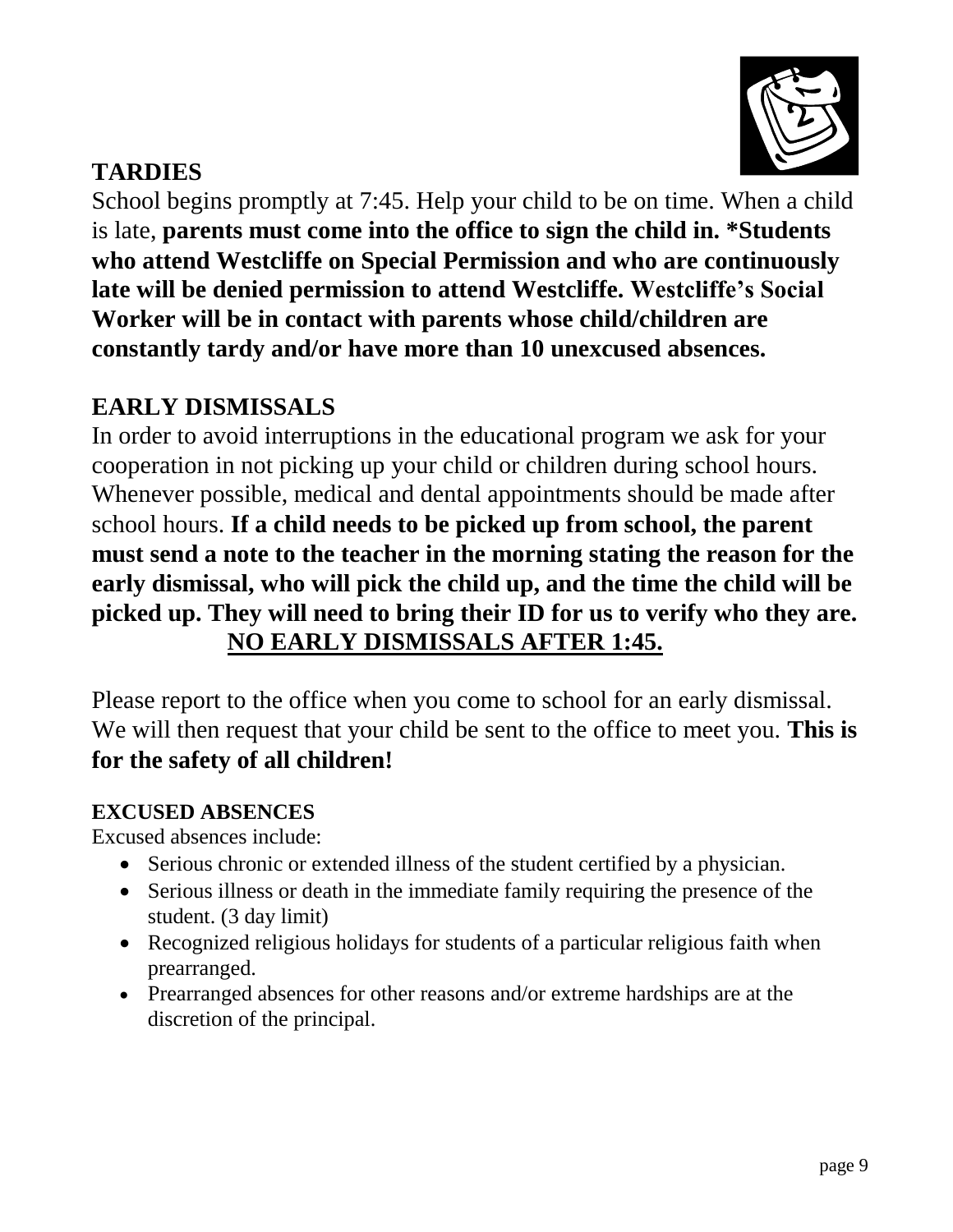### **EXCUSED ABSENCES CONTINUED**

In order for an absence to be considered excused, a parent/guardian must provide the following:

- Personal illness shall be verified by a doctor's excuse from the parent or guardian WITHIN ONE WEEK of the return of the student to school. Extended illnesses (those exceeding one week or anticipated to exceed two weeks) must be verified by a physician WITHIN ONE WEEK of the student's return to school.
- Absences for serious illness or death in the student's immediate family shall be verified by an excuse from the parent/guardian WITHIN ONE WEEK of the student's return to school.
- Absences for religious holidays and/or other reasons must be requested in advance by the parent/guardian stating the purpose of the absence. This request must be relayed to the student's teacher for input so that the principal can make an informed decision whether to approve the request. If the request is not approved, this must be communicated to the parent/guardian making the request.
- Provision for making up school work missed during excused absences shall be worked out with the student's teacher(s) at the earliest time possible but should not exceed five school days after the student returns to school.
- The status of all students' absences shall be communicated to the student's teacher(s) within two days of the student's return to school.
- Make-up of school work missed during unexcused absences may be approved only with the permission of the principal after consultation with the student's teacher(s).
- Student absences from school activities may be excused by the principal.
- ACCRUED STUDENT ABSENCES MAY NOT EXCEED TEN (10) DAYS (for any reasons) DURING THE SCHOOL YEAR. ANY ABSENCE IN EXCESS OF TEN (10) MAY CAUSE THE STUDENT TO LOSE CREDIT FOR THE YEAR.

## **Distribution of Flyers or Materials**

**Westcliffe Elementary will not distribute flyers or materials from any external groups or organizations. You may get more information on this policy by going to links on either Greenville Schools website or Westcliffe's school web site.**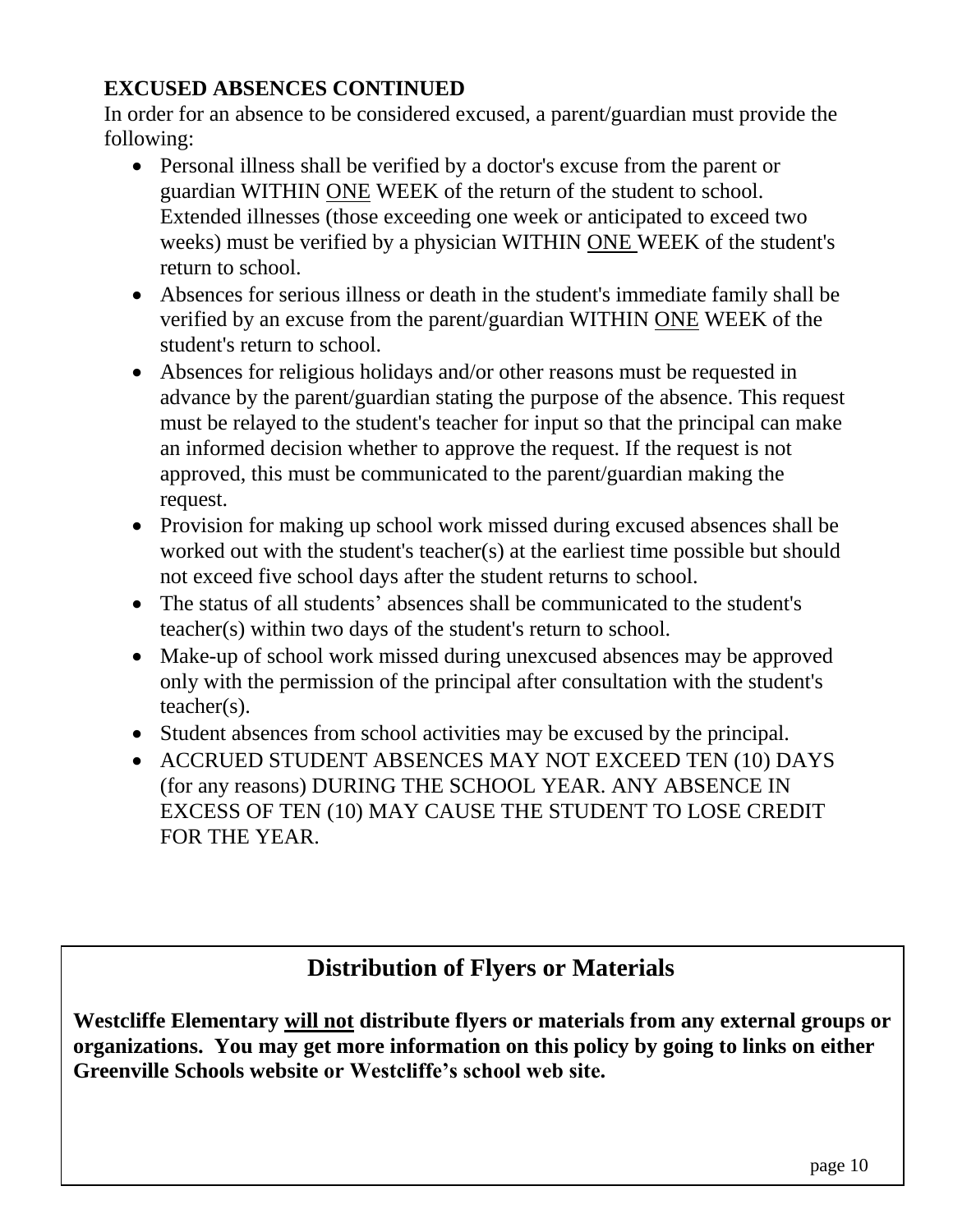## **School Bus Transportation**

Transportation for students attending school in South Carolina is provided subject to the approval of this agency. School officials have no authority to alter bus routes or stops without the proper approval. All bus drivers are properly certified and licensed by the South Carolina Highway Department. Only those students who are eligible for school bus transportation may ride the bus. A bus rider may not walk home or ride with someone else unless he/she has written permission from his/her legal guardian. 4 year olds – first graders wear a tag and must have someone meet them with their tag number at the Bus Stop. Our goal is to assure that all school buses provide safe transportation for all children and that all children who ride the school bus exhibit good citizenship while on the bus. Students who cannot or will not control their behavior on the school bus will be denied the privilege of riding the bus. Riding the bus is a privilege, not a right.



## **SAFETY PATROLS**

It is the responsibility of the patrol to assist with students arriving at school and students being dismissed from school. They will assist with children throughout the school and on the school campus during arrival, dismissal, and boarding buses. Students are to obey the patrols as they have the authority to help with student behavior in the halls and on the school campus.

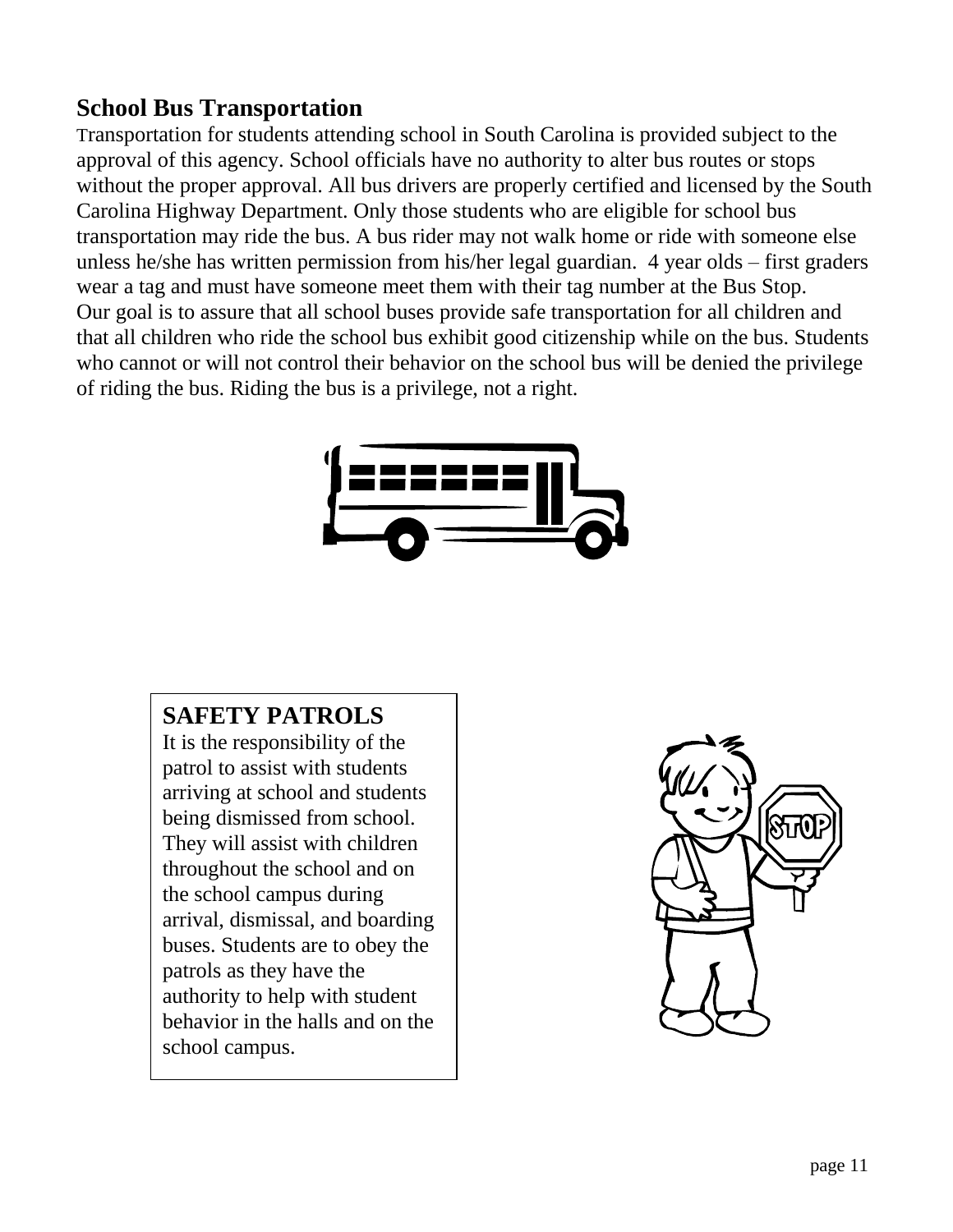## **CAFETERIA - BREAKFAST AND LUNCH PROGRAM**

A nourishing, well-balanced meal is served each day for students and staff. The cafeteria uses a computerized payment system. The students will have a number to put into the system each time they come through the line at breakfast or lunch. This way, the cafeteria knows how many meals were served during breakfast and at lunch on any given day as well as the names of students who eat.

Westcliffe is so fortunate to be a Universal School for Meals. This means our children do not pay to eat breakfast or lunch while attending Westcliffe. If you want to put money into an account for snacks or ice cream, you can come and check in at the office to go to the cafeteria beginning at 7:30 a.m. to pay or you may send money with your child in an envelope with the child's name, amount, and name of teacher on the front. This will help the lunchroom staff in crediting the proper account so your child can buy ice cream or snacks sold by the cafeteria. Students need to eat the healthy lunch and to give them plenty of time to eat, students may only buy 1 snack item during their lunch period.

The Universal Program allows our children to have 2 meals (breakfast and lunch) at No Cost to parents or guardians. If you have any questions, please call and ask to speak to our Cafeteria Manager.

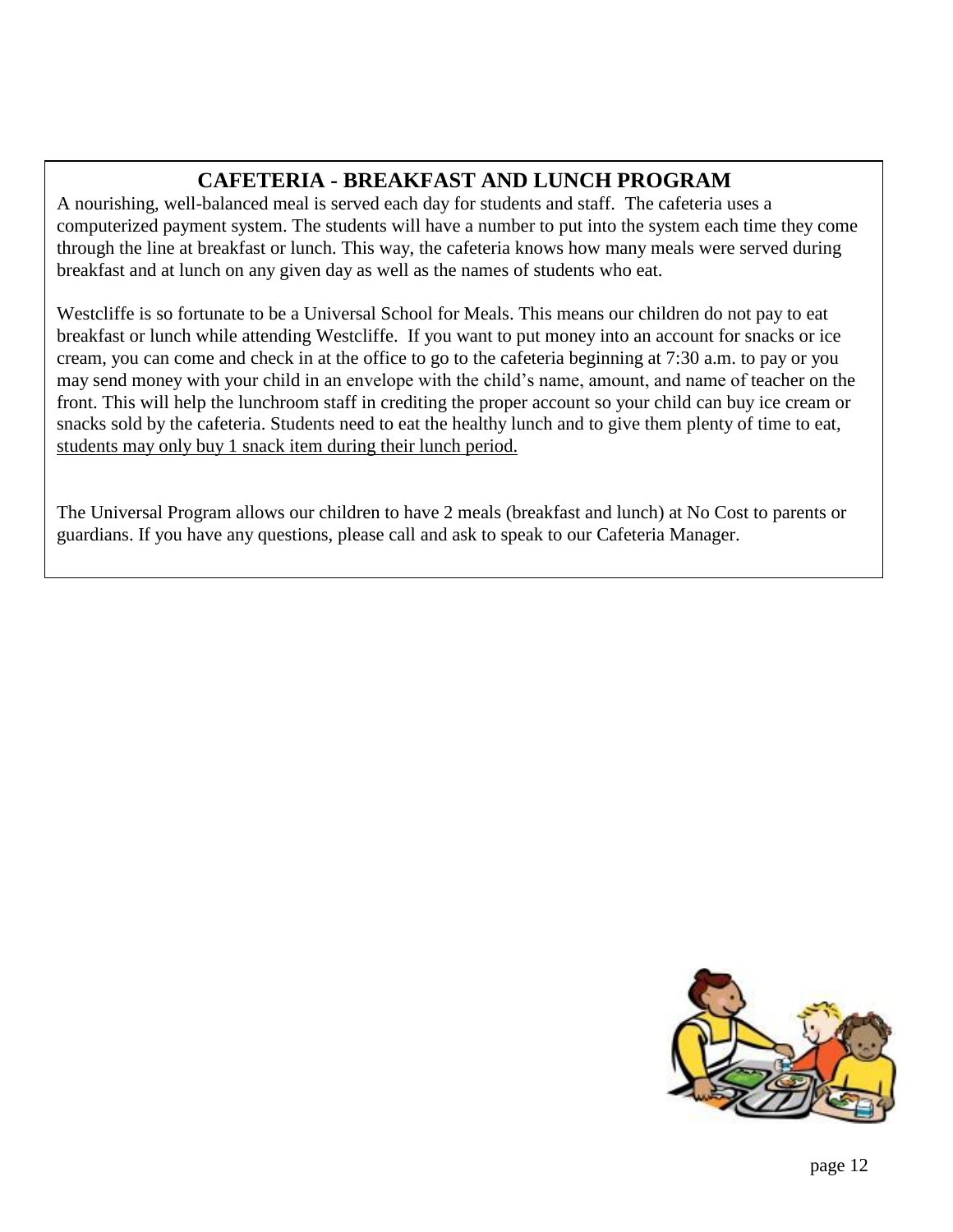## **LIBRARY**

The Westcliffe library is open after school as well as during the school day. Students may return books and check out books after school and during the school day with their teacher's permission.



## **HEALTH CARE Accident Insurance**

 Accident insurance is available to cover the child while at school and while traveling to and from school. Information is given to the students at the beginning of the year. If you desire 24-hour coverage, it is also available. The school will not pay medical bills for injuries, so we strongly encourage you to purchase school insurance.

### **Health Room Services**

Any student who is not feeling well or who has been hurt will be sent to the health room. The health room does not give aspirin or any other medication unless it is BROUGHT to the health room by the parent with written instructions as to how it is to be administered. Parents are notified if their child is running a fever, vomiting, or involved in an accident. This is why it is **absolutely necessary** that we have current home and work phone numbers at all times. Please be sure that you complete an *Emergency Information Form and a Health Room Card* on your child and that you keep us up-todate on phone numbers where parents can be reached. All **Health Forms can be found on Greenville County schools websites: [http://www.gcsd/dept/stusery/health.asp.](http://www.gcsd/dept/stusery/health.asp) Please call the nurse if you have any questions.**

#### **Administering Medication at School**

If your child is on a long-term prescribed medication, it is necessary to obtain a form, Permission to Administer Medication, from the office and sign it so that we can keep it on file. Please include on the form any side effects the child may experience. Prescription medication should be in the original container and must have the following information: 1) child's name, 2) time to be administered, 3) dosage to be administered, and 4) the name of the drug.

**Parents must bring all medications to the health room or office. DO NOT SEND MEDICATIONS WITH YOUR CHILD. If you forget to give your child his/her medication in the morning before school, you will be notified to come to school to administer the medication. We cannot give medication that is to be given at home.**

#### **Excuses from Recess and/or Physical Education**

Sometimes, after a serious illness, a parent may wish to have his/her child excused from recess or physical education. Please send a note with that information to the teacher. For an extended excuse, a doctor's note is required. All children go outside for recess, except in bad weather, unless the parent sends a written request to the teacher for the child to remain inside.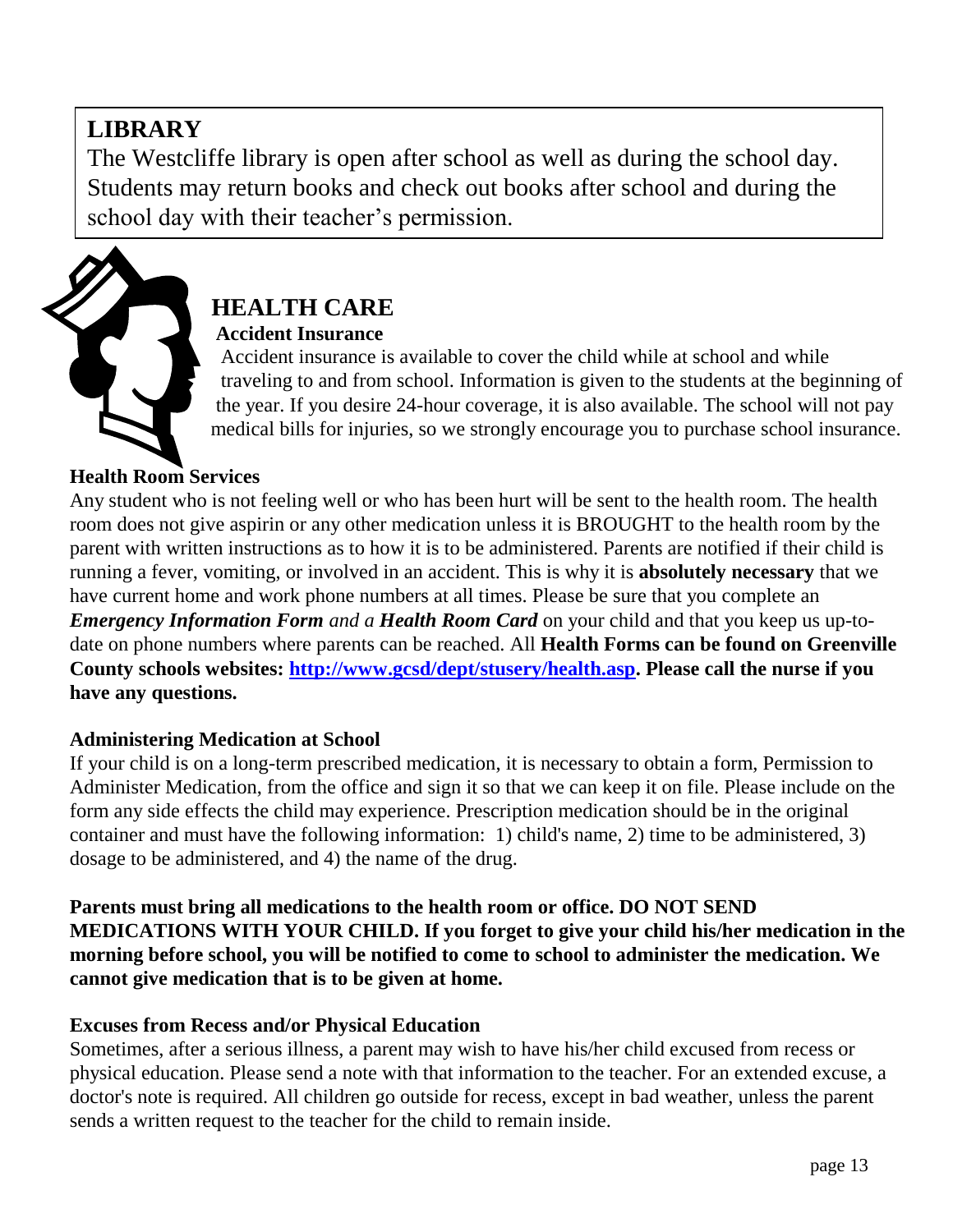## HOME-SCHOOL COMMUNICATION

**Regular communication between parents and teachers provide an excellent opportunity to discuss many details regarding your child's school experience that cannot be conveyed on the Report Card. These conferences may be requested by the teacher or parent in order to share knowledge about the child and get a better understanding of their needs. Regular contact between home and school will help the child see that both parents and teachers care about their progress.**

**We hope each parent will be able to confer with teachers on a regular basis during the school year. At any time, you may send a note to your child's teacher if you would like to schedule a conference. Parents please do not go to classrooms at any time in the mornings as they are trying to get children settled to begin our day.**

**Conferences will be arranged by teachers during the fall of the school year for the purpose of providing comprehensive information to parents about their child's progress for the school year. Parents are encouraged to come to the school at the time of the scheduled conference to meet with their child's teacher. If you are unable to attend, please call or send a note asking for a different time to meet.**

 **During the school year, we will communicate with parents through Newsletters and Westcliffe school flyers about various activities that are going on at school. In addition, parents will periodically receive forms that should be filled out and returned to school. These forms assist the school in acquiring important information and assist in providing additional services for our students.**

## **Instructional Technology Use**

Westcliffe Elementary school's faculty uses many forms of instructional technology to appropriately challenge and support learners in the school environment. In addition, students in  $4<sup>th</sup>$  through  $5<sup>th</sup>$  grades have access to district email for instructional purposes as well as their own school issued computer to use while in school. Below are some basic guidelines and expectations established by the district regarding students' use of instructional technology.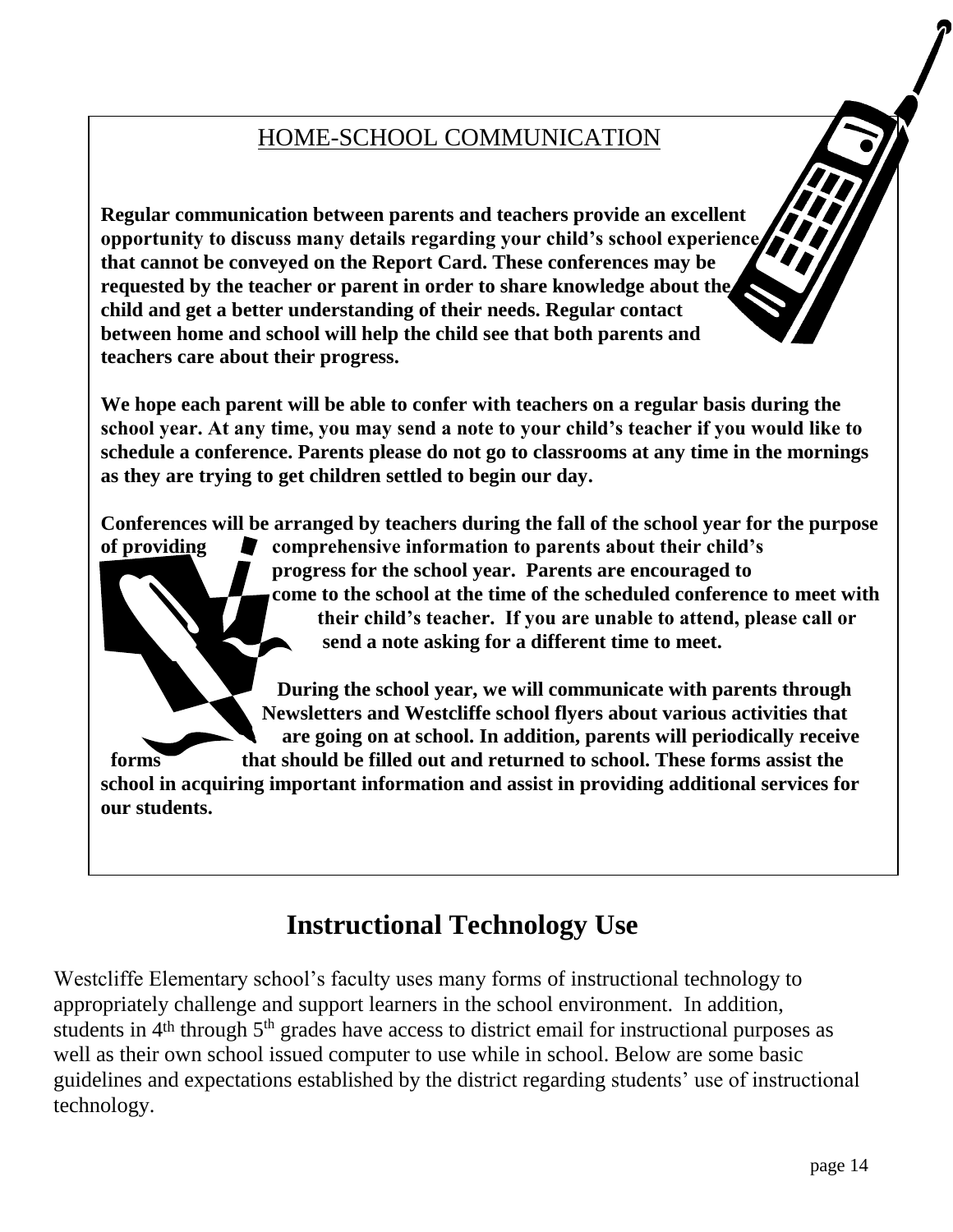# **Computer & Instructional Technology Use The School District of Greenville County Student Acceptable Use Policy Agreement**

The School District of Greenville County has developed a computer network that connects all schools to each other, the District Office, and the Internet. "Acceptable use" of this network is use that is consistent with the instructional goals of the District. The District takes precautions by using filtering software to keep inappropriate Internet sites out of the classroom. Electronic teaching and learning tools and online access are designed to support your education. If you break "acceptable use" rules, you may lose the privilege to use both classroom computers and/or the Internet. Further disciplinary and/or legal action may be taken at the discretion of school administration. Please note that parents may choose for their child not to have access to the internet at school; however, students who do not have access to the internet will not be able to access email or web based programs that teachers may be using in class. Your child has agreed to the terms and conditions of this document upon acceptance of the school district handbook. Violation of any of the terms or conditions will result in disciplinary action.

- Treat computer equipment with care and respect Willful destruction of any computer equipment or software will be considered vandalism, and may warrant the involvement of local law officials.
- Any written text, graphics or executable files created, downloaded, displayed, or exchanged with another student or teacher must be education-related and not offensive in any way.
- Do not use school computers for illegal activities such as planting viruses or hacking.
- Do not use school computers for commercial purposes.
- Follow copyright laws at all times See District copyright policies for more information. If you have questions about the legality of using software, text, graphics, or music you find online, ask your teacher or media specialist for guidance.
- Keep your password secret  $-$  You will be held responsible for all computer activities associated with your password. For example, if you share your password with your friend and he/she signs on as you and breaks one of the rules outlined above, you may be held responsible.
- All online communication must be polite and not threatening or offensive in any way  $-$ All students in grades 3-12 are issued filtered email accounts. The District has the right to review any email sent or received using District equipment and email accounts. Email accounts should be used for educational and district purposes only.
- Do not give out personal information on the Internet. Never give out your phone number, social security number, full name, age, home address, or any other personal information.
- Home directories will only be provided to students if needed or educational related work. Students should not store personal or non-school related work in home directories. The District reserves the right to review the contents of student's home directories.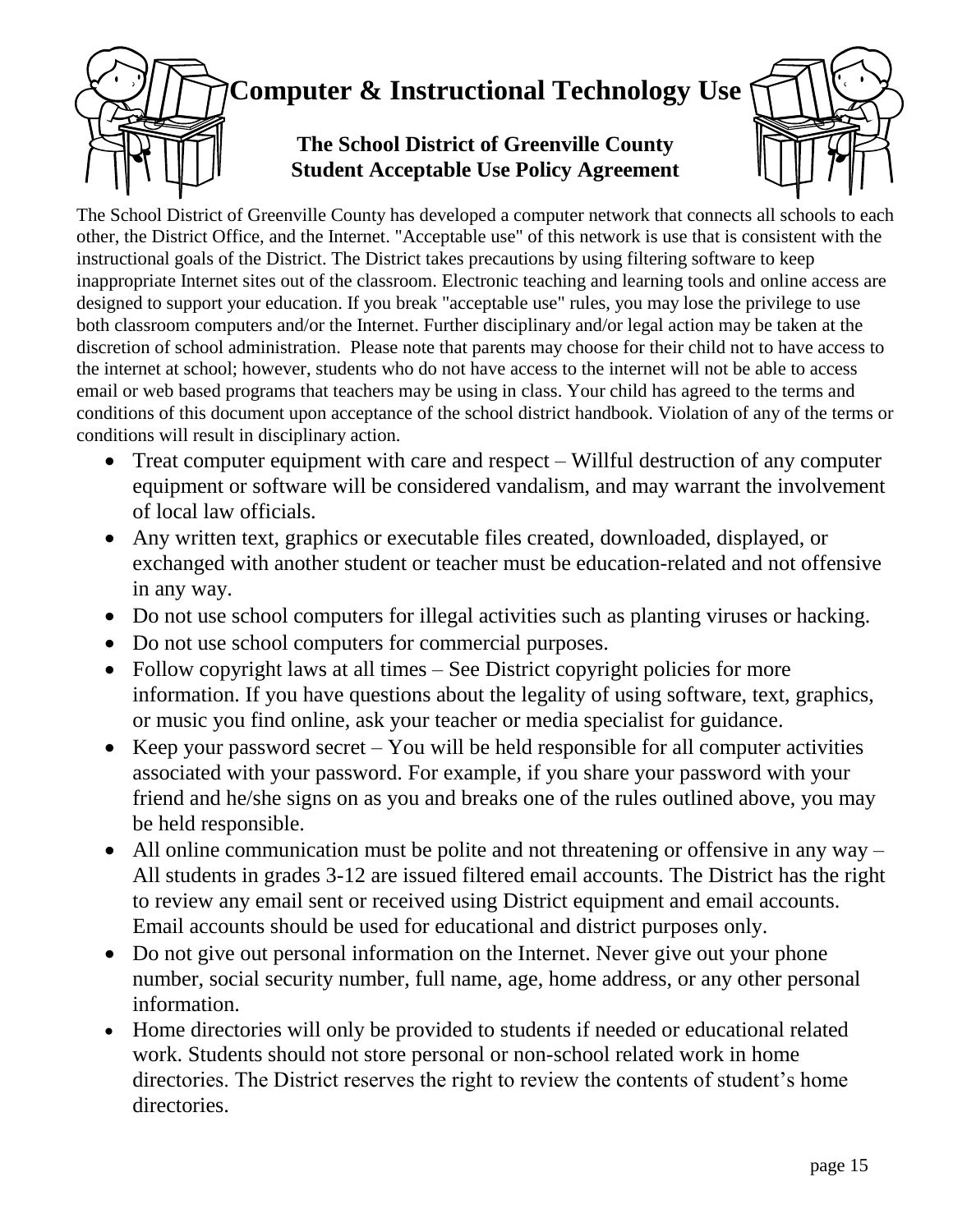# **Reporting Your Student's Progress**

 Report cards are guides for learning rather than the goals of learning. Students and their parents should see grades as indicators of their child's present achievement indicators.

#### **Report Cards**

At the end of each nine week period, students will receive a Report Card with the grade he/she has earned in each class. The Report Card will be available in Backpack or go home as a record so that parents can discuss the grades with student or contact the teacher with any concerns. Final report cards will be available in Backpack or mailed home at the end of the school year. Students may be required to bring a self-addressed stamped envelope for that purpose. If a student owes money for lost books or other school obligations, report cards can be held until those fees have been paid. If a student or parent has any question about the grades or progress, the student's teacher should be contacted. Parents are urged to request conferences with the teacher whenever necessary.

Dates Report Cards will be sent home are:

- **October 29**
- **January 21**
- **April 1**
- **June Mailed**

In years past, Progress Reports have been sent home at the half-way point in each grading period. Beginning this year, the only grade reports sent home will be Report Cards at the end of each grading period. Please be sure you have enrolled in Backpack to view student grades online at any time.



# **Calendars**

You can find current Greenville County Schools calendars here:

[www.greenville.k12.sc.us/Parents/main.asp?titleid=calendar](http://www.greenville.k12.sc.us/Parents/main.asp?titleid=calendar)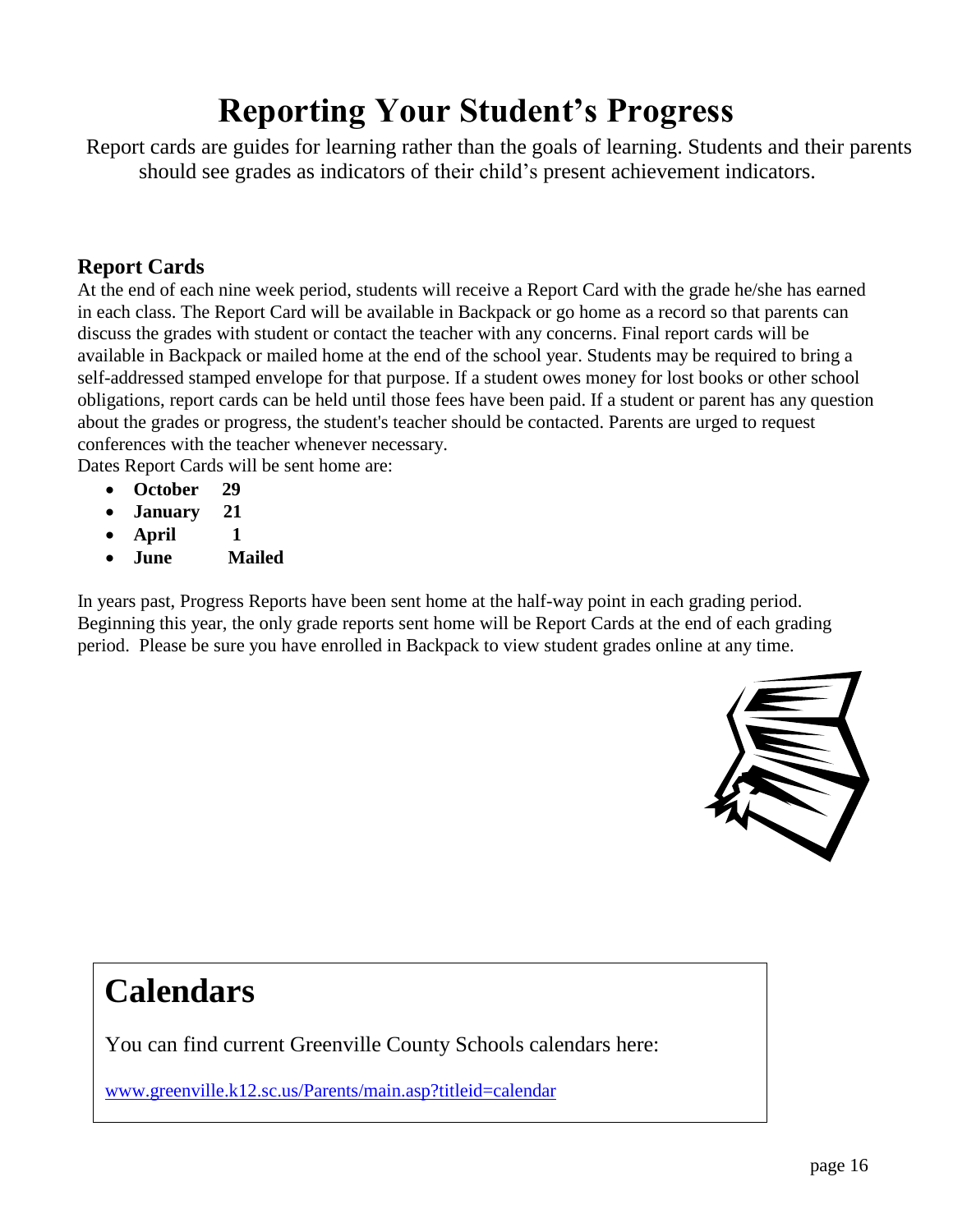## **REPORTING STUDENT GRADES**

Kindergarten and First Grade do not receive numerical grades. They are assessed according to SC Academic Standards on their progress.

Report Card Grade for  $2<sup>nd</sup> - 5<sup>th</sup>$  Grade:  $A(90-100)$ **B**  $(80 - 89)$  $C(70-79)$  $D (60 - 69)$  $\mathbf{F}$  (50 – Below)



#### **Honor Roll**

Westcliffe will recognize each student who makes the Honor Roll all four reporting periods. Students must only have A's and B's to be on this Honor Roll. First Graders do not participate in Honor Roll.

#### **Principal's Honor Roll**

Students who make all "As" are placed on the Principal's Honor Roll and receive a Gold Seal on each Report Card that students accomplish this in second through fifth grades.

#### **Homework**

Homework is an extension of classroom activity, and the assignments should be challenging and meaningful. Students are expected to read each night, and sometimes additional assignments are given by teachers in math or other subjects. Homework is for additional practice at home. The teacher should give your child feedback on their homework, but homework is not included in course grades at the elementary school level.

#### **Retention Policy**

The decision to promote or retain a child is considered carefully in each case. In order to teach effectively, students must be performing at a certain level in reading and/or math before they progress to the next grade. It is recognized that some students benefit from the opportunity to continue in the same grade next year.

Certain criteria are followed during the retention process. During the first parent conference, parents are informed if the child is not doing grade level work. Parents will also know how their child is performing by reviewing progress reports and conferencing with the teacher. By the third grading period, a teacher should be able to identify a child who may need to be retained and will notify the parents that their child may profit by continuing in the same grade another year. Final responsibility for promotion and retention of students rests with the principal.

Please keep in mind that state attendance regulations require that students who have accumulated more than ten (10) unexcused absences and not making progress on grade level can be retained.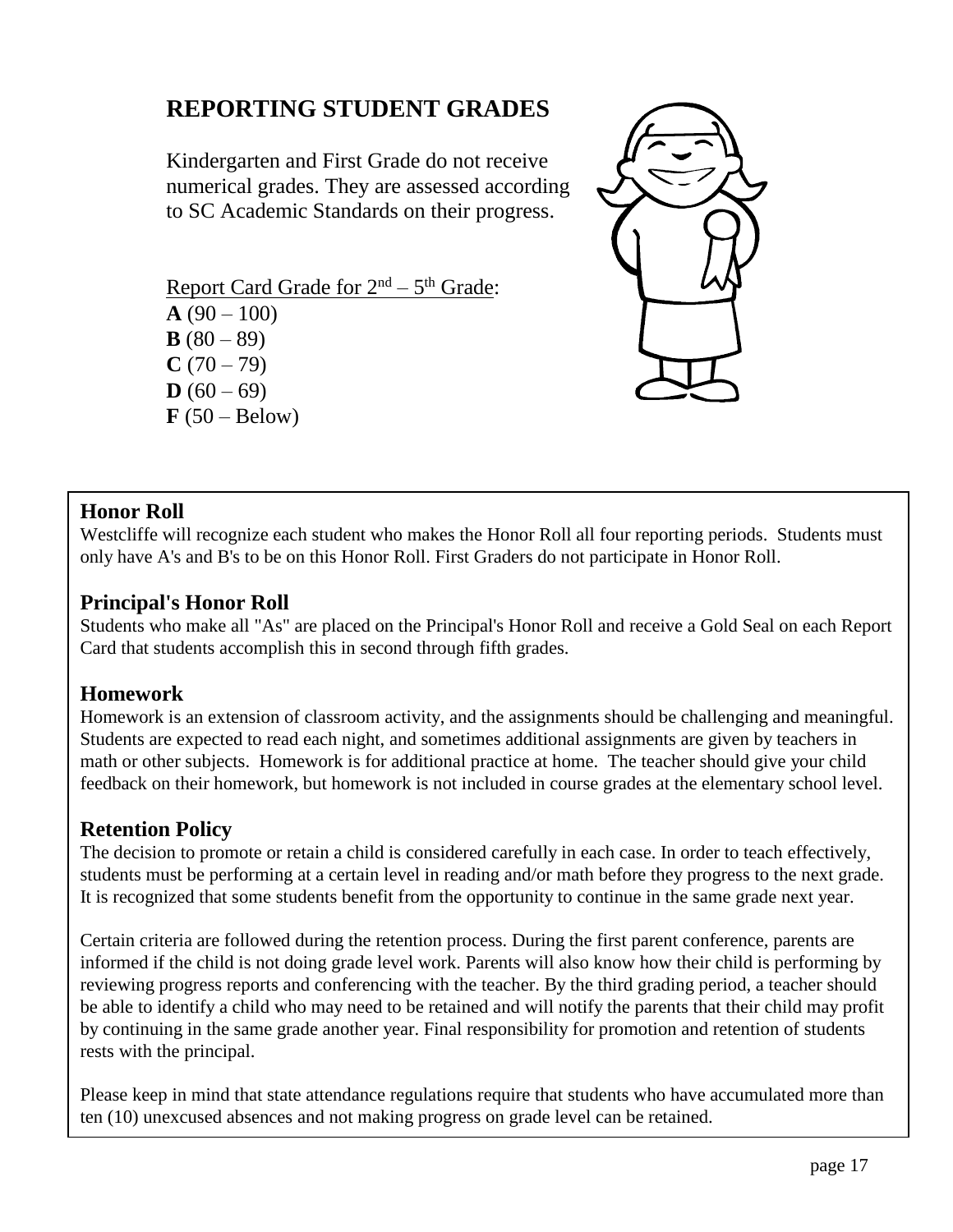#### *Parents,*

*Having a working and engaging PTA is the difference between a good school and an excellent school. The PTA's support makes a dramatic difference at Westcliffe. It furnishes more than just monetary support, although it does a good job of providing many of the extras that are needed. It lends helping hands, boosts morale, works with children, and lends guidance to the teachers and administration.*

*It is an organization of people that gives freely of their time and energy with one goal in mind. That goal is the welfare and best interest of children. I encourage everyone to join and support the PTA and Westcliffe Elementary. Let's make our efforts show that as a Westcliffe parent or student that we know:*

 *"Westcliffe Elementary Cannot Hide That Westcliffe Pride."* 

 *gan*

#### **PTA MEMBERSHIP**

All parents, friends, and members of the community are invited to join and participate in the activities of the Westcliffe PTA. Our purpose is to enhance the education program of our students. As parents, you'll be hearing more from PTA Board Members about ways that you can be involved. Membership is \$6.00 per person. Membership dues should be sent to the student's homeroom teacher.

#### **PTA OBJECTIVES**

- To promote the welfare of children and youth in home, school, community, and place of worship.
- To raise the standards of home life.
- To secure adequate laws for the care and protection of children and youth.
- To bring into closer relation the home and the school, that parents and teachers may cooperate intelligently in the education of children and youth.
- To develop between educators and the general public such united efforts as will secure for all children and youth, the highest advantages in physical, mental, social, and spiritual education.

#### **PARENT VOLUNTEERS**

We need your help. Parents are the backbone of our school. Working as a school volunteer can be exciting and fun. Your volunteering can help meet the needs of children in many ways. Please give our students some of your time. Remember, this is your school and we can only be as good as the efforts each of us puts forth. If you are interested in serving as a volunteer, contact the school office, and we will put you in touch with the Volunteer Coordinator.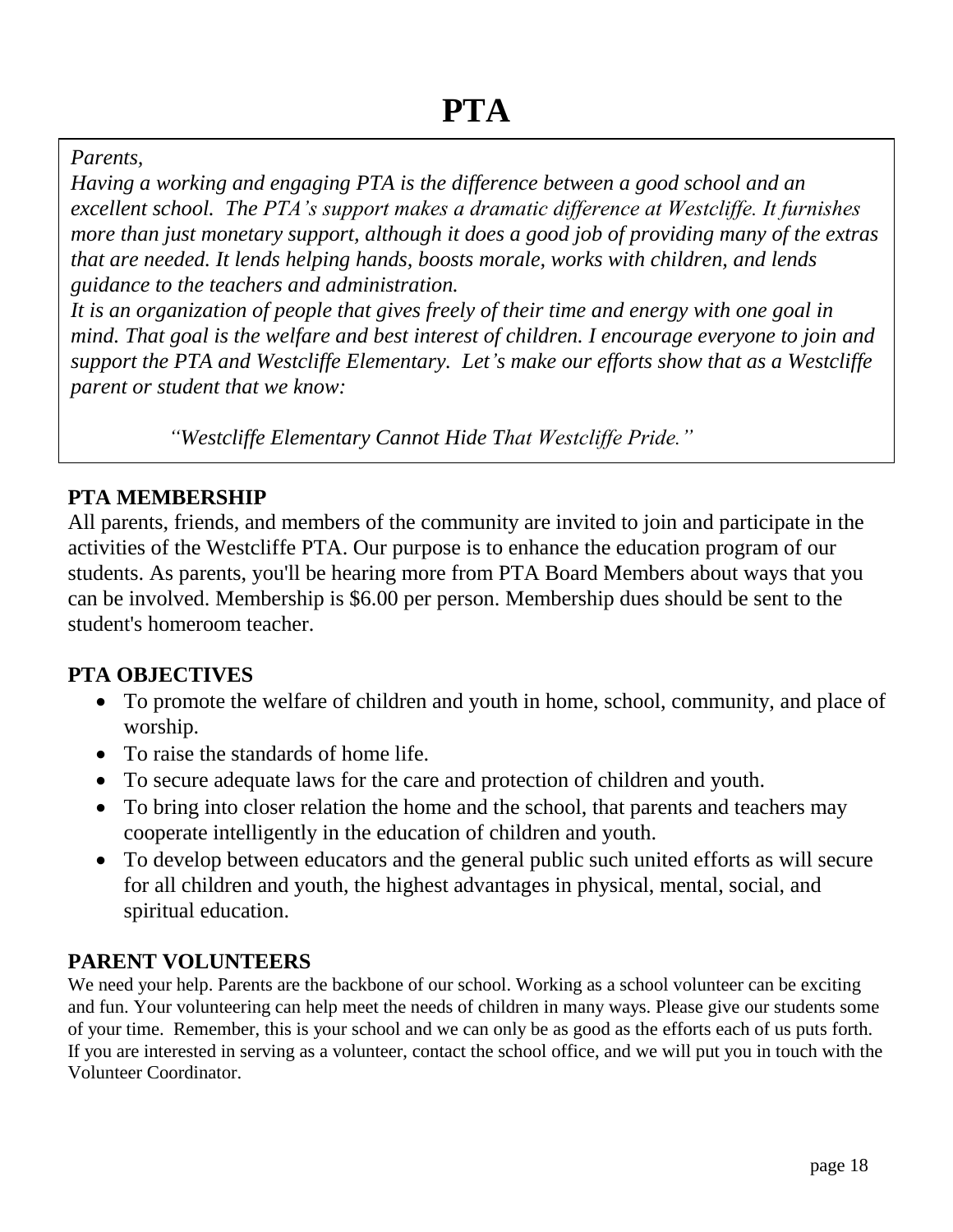#### **STUDENT SPEAKERS AT SCHOOL – SPONSORED ACTIVITIES**

**The School District of Greenville County is committed to maintaining an educational environment in which students of all backgrounds, beliefs, and religions are welcome and treated with equal dignity and respect. The District will neither advance nor inhibit religion. In accord with the United States Constitution, the District protects private expression, including religious expressions, by the individual students as long as that expression does not create a disruption to or interferes with the educational environment.**

**Student speakers at school-sponsored activities, including graduations, may not be selected on a basis that either favors or disfavors religious speech. Where student speakers are selected on the basis of genuinely neutral, evenhanded criteria and retain primary control over the content of their expression, that expression is not attributable to the school and therefore may not be restricted because of its religious or secular content. In contrast, where school officials determine or substantially control the content of what is expressed, such speech is attributable to the school and may not include prayer or religious content. A school, however, may prevent or remove a speaker if the content of their speech is obscene, contrary to the District's behavior code or substantially disruptive to the school environment.**

**For a comprehensive overview of student's rights, please review the U.S. Department of Education's guidelines on religious expression in public schools at: <https://ed.gov/policy/gen/guid/religionandschools/index.html>**

#### **TECHNOLOGY**

**Administrative Rule EFE: Data Security and Use of Technology ( Student Version) See Full Version: [http://www.boarddocs.com/sc/greenville/Board.nsf/Public#](http://www.boarddocs.com/sc/greenville/Board.nsf/Public)**

**1. Introduction**

**Each employee, student or non-student user of GCS information system is expected to be familiar With and follow the expectations and requirements of this rule.**

- **A. Legal Requirements**
- **B. GCS is committed to complying with applicable information security requirements and relevant information security standards and protocols. These requirements include, but not limited to the following:**
	- **1. The Family educational Rights and Privacy Act (FERPA)**
	- **2. Individuals with Disabilities Education Act (IDEA)**
	- **3. Children's Online Privacy Protection Act (COPPA)**
	- **4. Health Insurance Portability and Accountability Act (HIPPA)**
	- **5. Children's Internet Protection Act (CIPA)**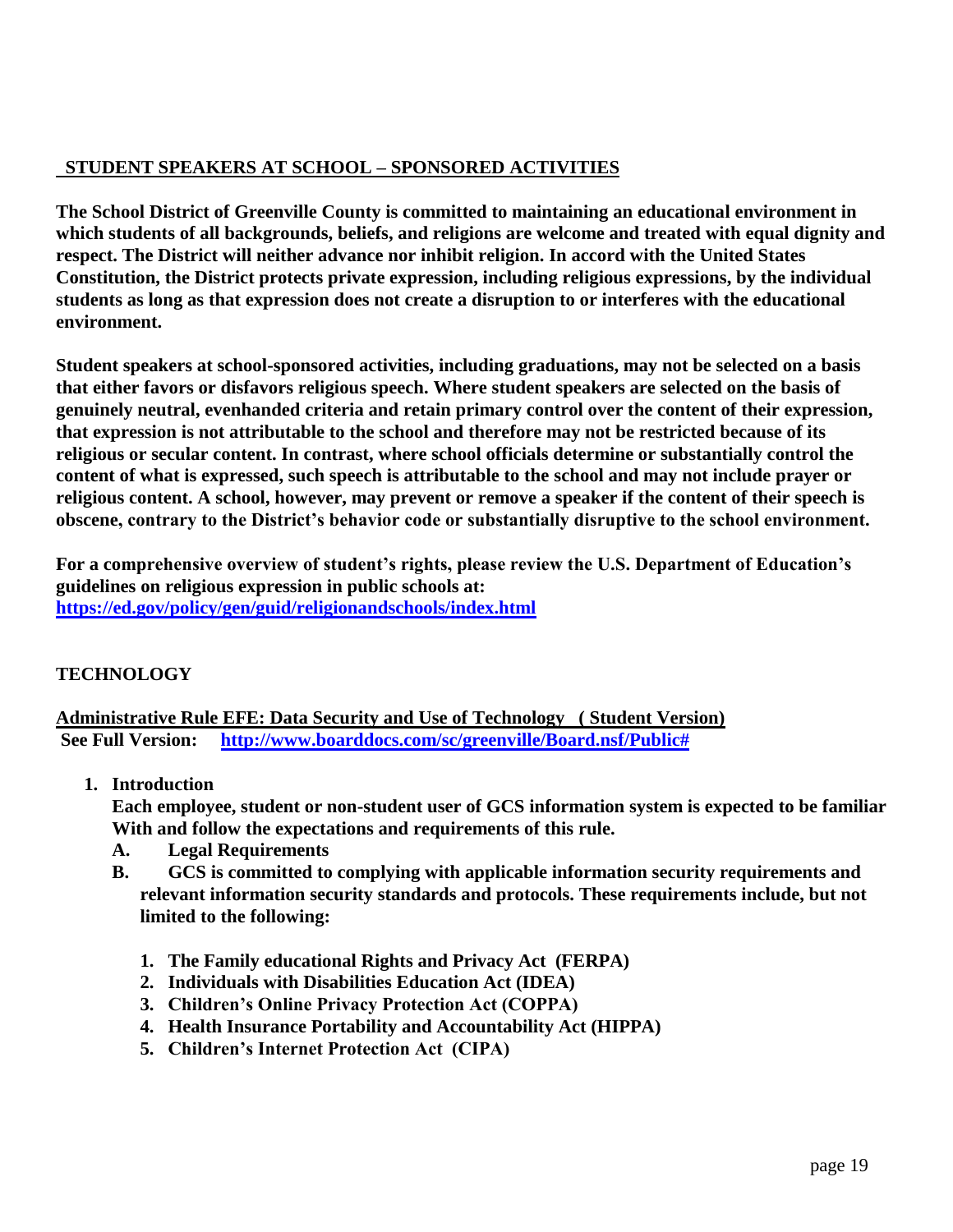#### **Reporting Bullying, Discrimination, Harassment, Intimidation and Misconduct**

The District is committed to fostering an environment that both promotes learning and prevents disruptions to the educational process. Accordingly, the District prohibits all forms of bullying, discrimination, harassment, or intimidation. As provided in Board Policy and Administrative Rule JCDAG, students and parents may file a report of bullying, discrimination, harassment, intimidation, or misconduct by other students, employees of the District, or third parties involved in the school setting.

All reports should be filed with the principal or his or her designee. Reports may also be filed by a student's parent. If the allegation is against the school's administration, the student or parent should file a report directly with the District's Parent Resource Representative. (See Policy JA for contact information). Anonymous reports may be made, but those reports must provide the District with adequate information in order to begin an investigation.

Additionally, students and parents should immediately report any concerns related to employee interactions with students that are inconsistent with the requirements and expectations contained in Board Policy GBV. Concerns that should be immediately reported to a school's administration include potential mistreatment of students and other conduct by employees that could constitute inappropriate interaction or communication, including those sexual in nature.

#### Investigations and Consequences

Reports will be investigated promptly, thoroughly, and confidentially. The investigation shall include appropriate steps to determine what occurred and to take actions designed to end the harassment, intimidation, or bullying, and prevent such misconduct from reoccurring. The student and his/her parent shall be informed of the results of the investigation and shall be advised how to report any subsequent issues. Any discipline of students or staff shall remain confidential.

If the investigation determines that inappropriate conduct has occurred, the administration shall take reasonable, timely, ageappropriate, and effective corrective action. Examples of corrective action include, but are not limited to, disciplinary action against the aggressor, up to and including termination of an employee or expulsion of a student.

The District prohibits retaliation or reprisal in any form against a student or employee who has filed a report. The District also prohibits any person from falsely accusing another person.

#### Appeals

Notification of the outcome of the investigation will be issued in writing to the complainant and the complainant will be informed of the right to appeal. An appeal related to disability discrimination or harassment should be made to the District's 504 Coordinator. An appeal regarding color, race, or national origin should be made to the District's Title VI Coordinator. An appeal regarding sexual harassment, sexual misconduct, or gender discrimination should be made to the District's Title IX Coordinator. (See Policy JA for contact information). A complainant may then appeal the decision of the coordinator to the Superintendent or his or her designee.

A complete copy of the District's Policy, Administrative Rule, and report form referenced above can be located at [http://www.boarddocs.com/sc/greenville/Board.nsf/Public#.](http://www.boarddocs.com/sc/greenville/Board.nsf/Public) You may also receive a copy of Policy JCDAG, Administrative Rule JCDAG, or the report form from your school upon request.